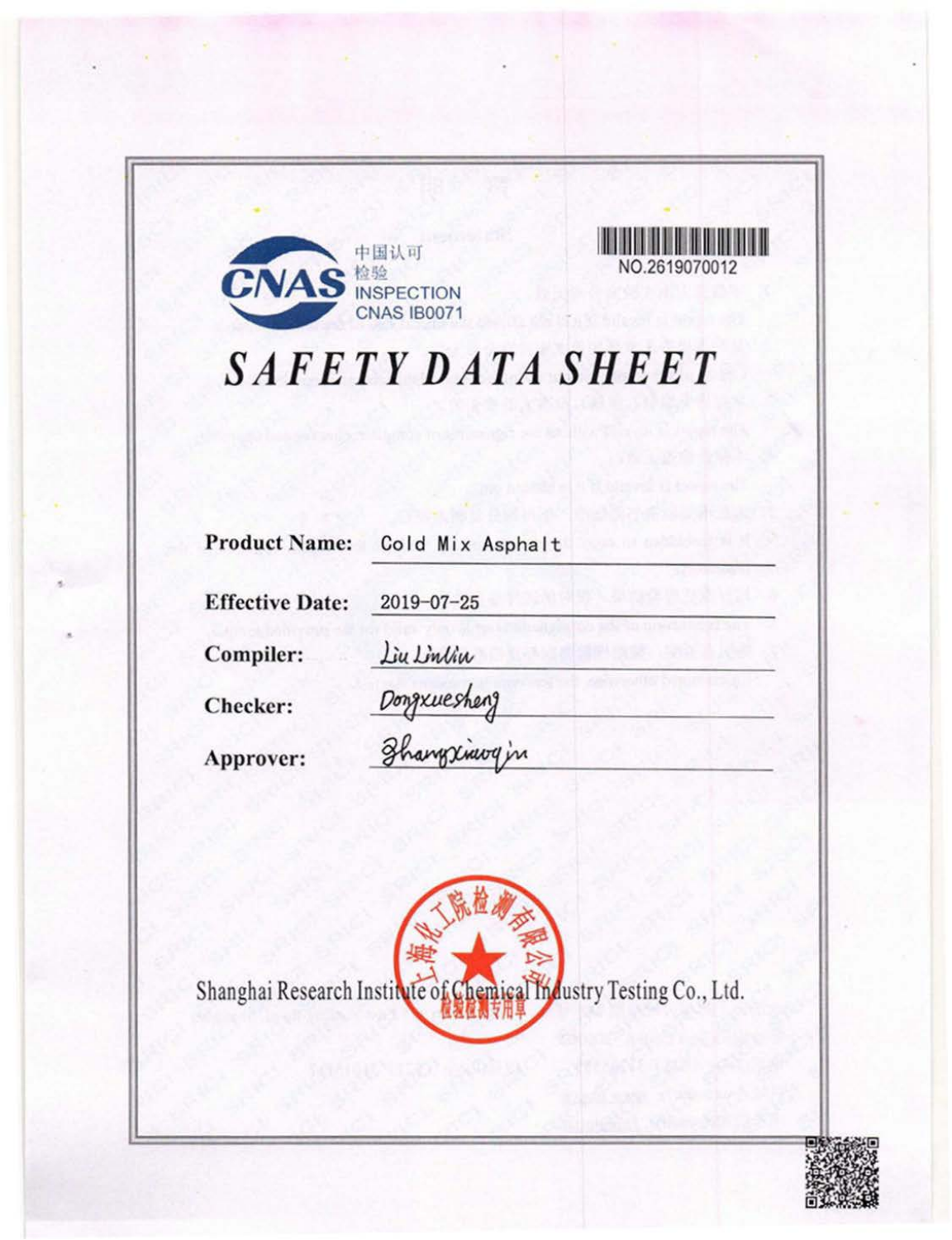## Go Green Industrial(Shanghai) Co., Ltd

## **SAFETY DATA SHEET**

## **Cold Mix Asphalt**

## SECTION1 PRODUCT AND COMPANY IDENTIFICATION

| Cold Mix Asphalt                                                                                                                                                   |
|--------------------------------------------------------------------------------------------------------------------------------------------------------------------|
| Go Green Industrial (Shanghai) Co., Ltd<br>South Pudong Road, Pudong New<br>12" Floor, Yongye Business Building, No. 2240<br>District, Shanghai, 200127, P.R.China |
| sales@go-green.com.cn                                                                                                                                              |
| 86-21-51876819                                                                                                                                                     |
| 86-21-61053027                                                                                                                                                     |
| 2619070012                                                                                                                                                         |
| $2019 - 07 - 25$                                                                                                                                                   |
|                                                                                                                                                                    |

**SECTION2 HAZARDS IDENTIFICATION** 

GHS Classification:

Physical Hazards: Not Classified

Health Hazards:

Skin corrosion/irritation(Category 2)

Environmental Hazards:

Classification not possible

The hazards not mentioned are not applicable or no data available. Label Elements:

Pictogram: Unknown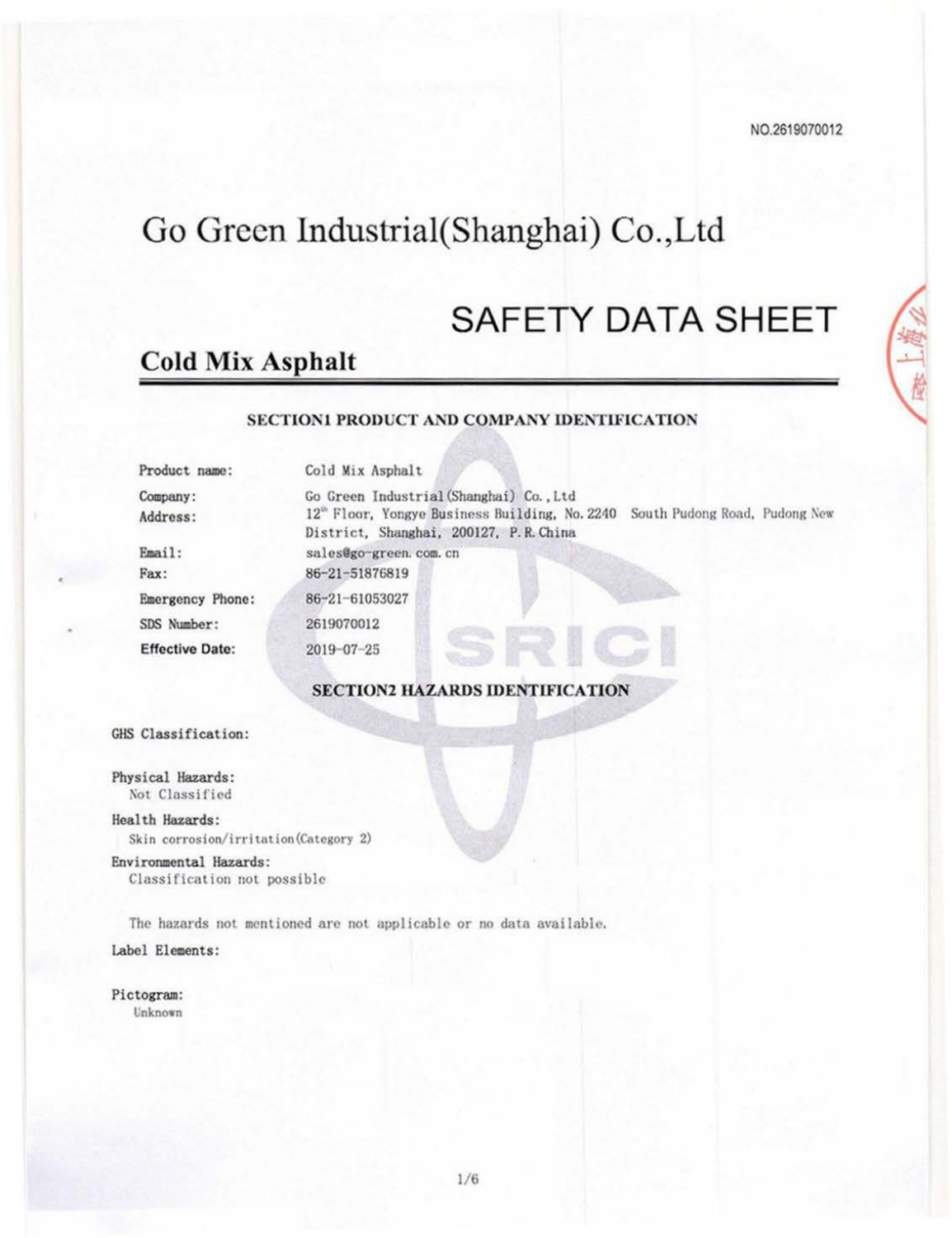## Signal Word:

Unknown

Hazard Statements:

Unknown

#### Prevention Precautionary Statements:

P201 Obtain special instructions before use. P264 Wash thoroughly after handling. P270 Do not eat, drink or smoke when using this product.

## Response Precautionary Statements:

Unknown

Storage Precautionary Statements:

P405 Store locked up.

## Disposal Precautionary Statements:

P501 Dispose of contents/container in accordance with local/regional/national/international regulation.

#### Other Hazards:

The product has not been fully studied, and may have unknown potential hazards to human health and the environment.

## **SECTION3 INFORMATION ON INGREDIENTS**

| Product name: |  |  |
|---------------|--|--|
|---------------|--|--|

Cold Mix Asphalt

| Ingredient        | Concentration | CAS No.          | EC No.          |
|-------------------|---------------|------------------|-----------------|
| Calcium carbonate | 94%           | $471 - 34 - 1$   | $207 - 439 - 9$ |
| Asphalt           | 5%            | $8052 - 42 - 4$  | $232 - 490 - 9$ |
| Additives         | 1%            | $67254 - 74 - 4$ | 614-042-8       |

## **SECTION4 FIRST-AID MEASURES**

#### Skin Exposure:

In case of skin contact, Wash off with soap and plenty of water. If irritation persists, Call a physician.

#### Eye Exposure:

In case of contact with eyes, flush with copious amounts of water for at least 15 minutes. Assure adequate flushing by separating the eyelids with fingers. If irritation persists, Call a physician.

## Inhalation Exposure:

If inhaled, remove to fresh air. If feel unwell, Call a physician.

## Oral Exposure:

Never give anything by mouth to an unconscious person. Rinse mouth with water. Call a physician.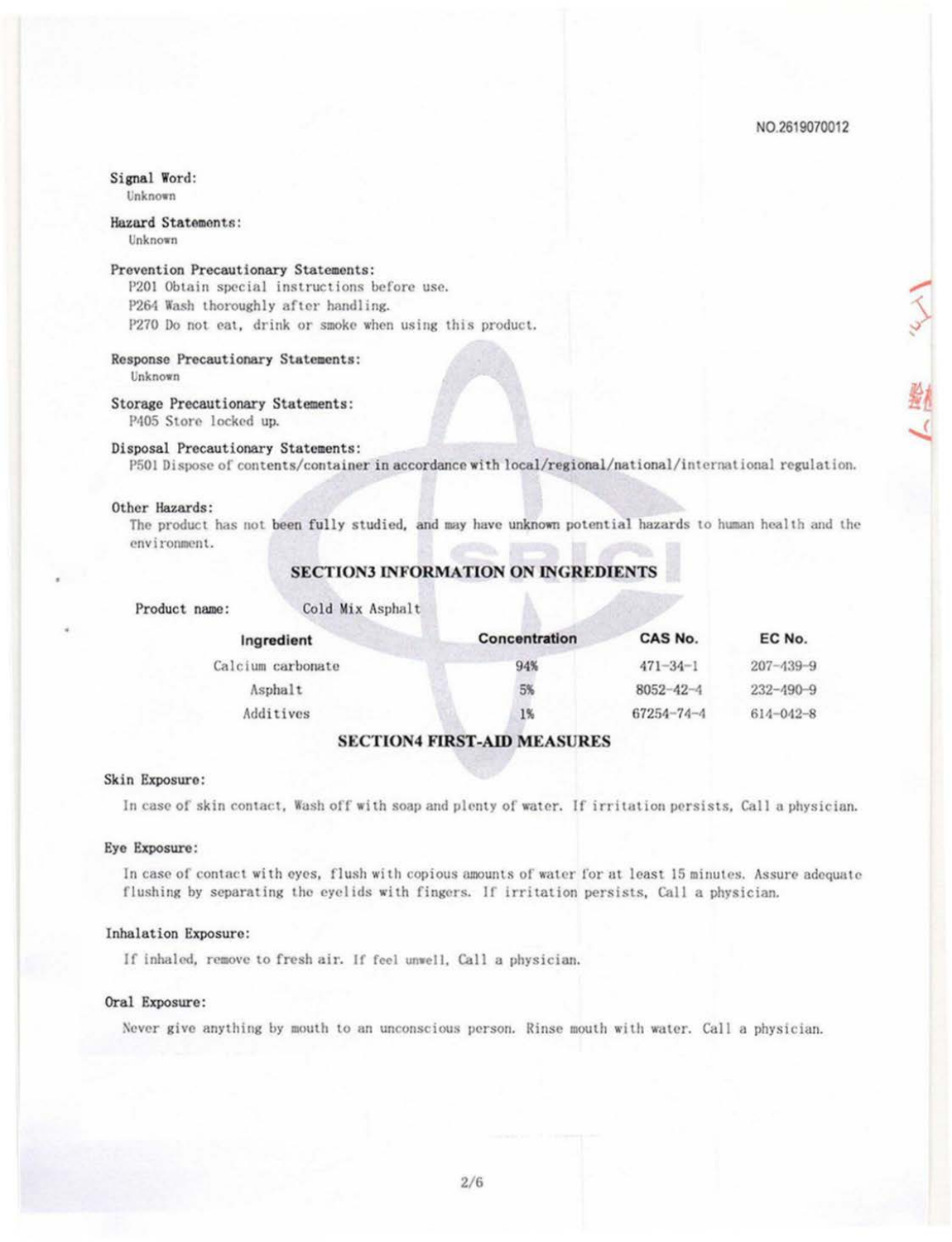編13)

Most important symptoms and effects, both acute and delayed:

No data available.

Indication of any immediate medical attention and special treatment needed:

No data available.

## **SECTION5 FIRE FIGHTING MEASURES**

#### Extinguishing Media:

Suitable: Dry chemical, Water spray, Carbon dioxide or appropriate foam.

#### Special hazards arising from the substance or mixture:

Take care as it may decompose upon combustion or in high temperatures to generate Carbon oxides. Calcium oxides.

#### Advice for firefighters:

Protective Equipment: Wear self-contained breathing apparatus and protective clothing to prevent contact with skin and eyes. Fire-extinguishing work is done from the windward. Uninvolved persons should evacuate to a safe place.

## **SECTION6 ACCIDENTAL RELEASE MEASURES**

#### Personal precautions, protective equipment and emergency procedures:

Use personal protective equipment. Remove all sources of ignition. Avoid breathing dust. Keep people away from and upwind of spill/leak. Ensure adequate ventilation. Entry to noninvolved personnel should be controlled around the leakage area by roping off.

#### Environmental precautions:

Do not let product enter drains.

## Methods and materials for containment and cleaning up:

Sweep up with spade and transfer to a dry, clean, lidded container for disposal. Avoid raising dust. Ventilate area and wash spill site after material pickup is complete.

## **SECTION7 HANDLING AND STORAGE**

#### Precautions for safe handling:

Wear appropriate protective clothing and gloves. Avoid inhalation. Avoid contact with eyes, skin and clothing. Provent generation of dust. Handling is performed in a well ventilated place. Keep away from ignition sources, heat and flame. Incompatibilities: Strong oxidizing agents. Wash hands and face thoroughly after handling. No smoking at working site.

## Conditions for safe storage, including any incompatibilities:

Store in cool place. Keep container tightly closed in a dry and well-ventilated place. Keep away from ignition sources, heat and flame. Incompatibilities: Strong oxidizing agents. Storage place should be equipped with appropriate varieties and quantities of fire fighting equipment and leakage emergency treatment equipment.

## **SECTIONS EXPOSURE CONTROL/PPE**

#### Control parameters:

Not set up.

#### Appropriate engineering controls:

Mechanical exhaust required. Safety shower and eye bath.

Personal Protective Equipment: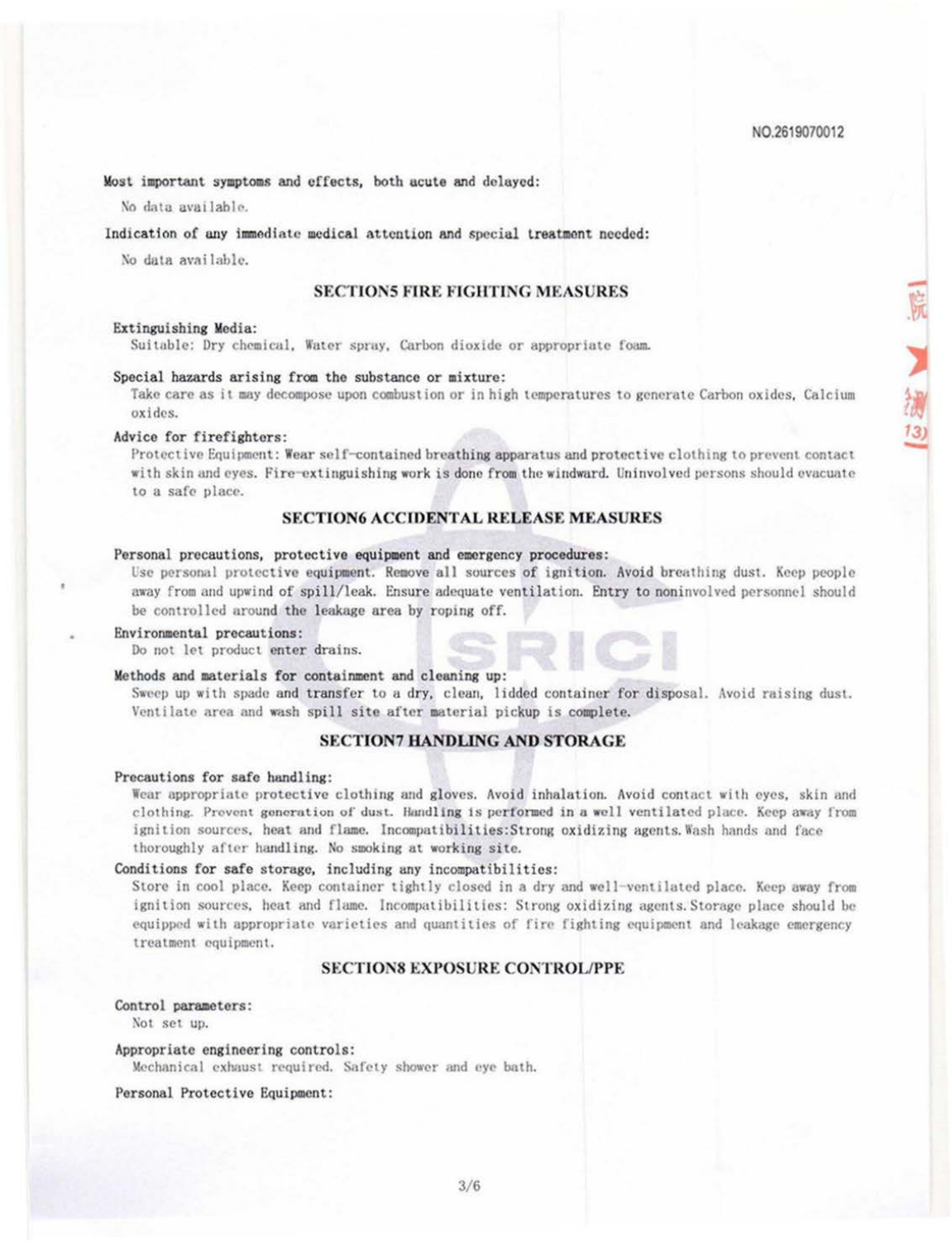Respiratory: Wear government approved respirator. Eye: Wear chemical safety glasses. Clothing: Wear appropriate protective clothing. Hand: Wear compatible protective gloves.

## Other Protect:

No smoking, drinking and eating at working site. Wash thoroughly after handling.

## **SECTION9 PHYSICAL/CHEMICAL PROPERTIES**

| Appearance:      | Black granule                |  |
|------------------|------------------------------|--|
| Odor:            | Weak odor                    |  |
| pH Value:        | $2.4-2.5$ (50g/L suspension) |  |
| Solubility(ies): | Slightly soluble in water    |  |

Melting Point: >350°C Boiling Point, Initial Boiling Point and Boiling Range:

Flash Point (Closed Cup): Density/Relative Density: Viscosity: Upper/Lower Flammability or Explosive Limits: No data available.

No data available. No data available.

No data available. No data available.

Vapor Pressure:

Vapor Density: n-Octanol/Water Partition Coefficient: Autoignition Temperature: Decomposition Temperature: Flammability (Solid, Gas):

No data available.

No data available. No data available.

No data available.

No data available.

Non-flammable.

## **SECTION10 STABILITY AND REACTIVITY**

SRICI

## Reactivity:

No data available.

#### Chemical stability:

Stable under normal temperatures and pressures.

## Possibility of hazardous reactions:

No data available.

## Conditions to avoid:

No data available.

## Incompatible materials:

Strong oxidizing agents.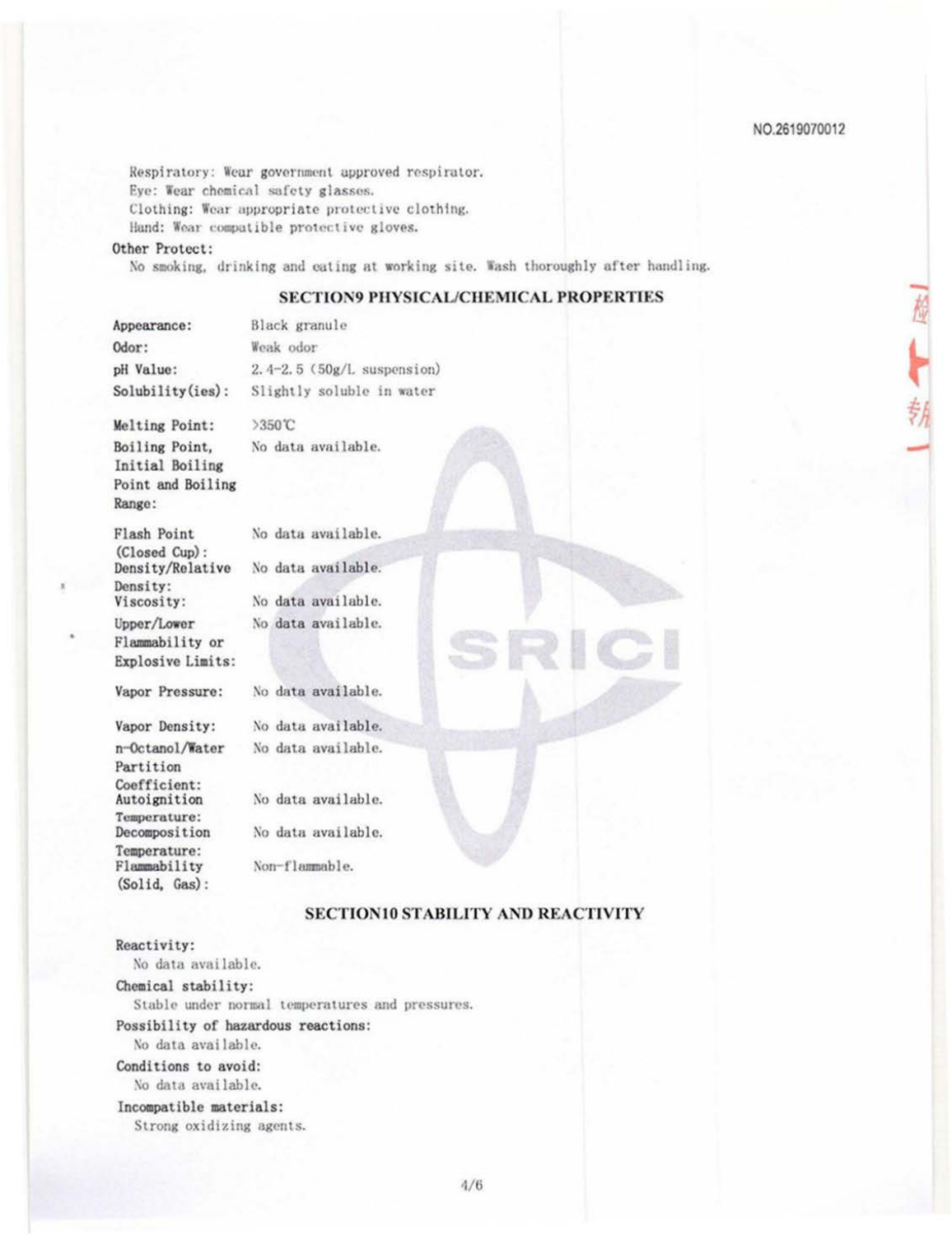#### Hazardous Decomposition Products:

Carbon oxides, Calcium oxides.

## SECTION11 TOXICOLOGICAL INFORMATION

Acute Toxicity: No data available.

Skin Corrosion/Irritation: No data available.

Serious Eye Damage/Irritation: No data available.

Respiratory Sensitization: No data available.

Skin Sensitization: Causes skin irritation

Germ Cell Mutagenicity: No data available.

Carcinogenicity: No data available.

Reproductive Toxicity:

No data available.

Specific Target Organ Toxicity -Single Exposure:

No data available.

Specific Target Organ Toxicity -Repeated Exposure:

No data available.

Aspiration Hazard: No data available.

## **SECTION12 ECOLOGICAL INFORMATION**

SRICI

#### Ecotoxicity:

No data available.

Persistence and degradability: No data available.

Bioaccumulative Potential: No data available.

Mobility in soil: No data available.

Other adverse effects:

No data available.

## **SECTION13 DISPOSAL CONSIDERATION**

## Appropriate Method of Disposal of Substance:

Contact a licensed professional waste disposal service to dispose of this material. Dissolve or mix the material with a combustible solvent and burn in a chemical incinerator equipped with and afterburner and scrubber. Observe all federal, state, and local environmental regulations.

## **SECTION14 TRANSPORT INFORMATION**

RID/ADR: Non-Hazardous for Transport: This substance is considered to be non-hazardous for transport.